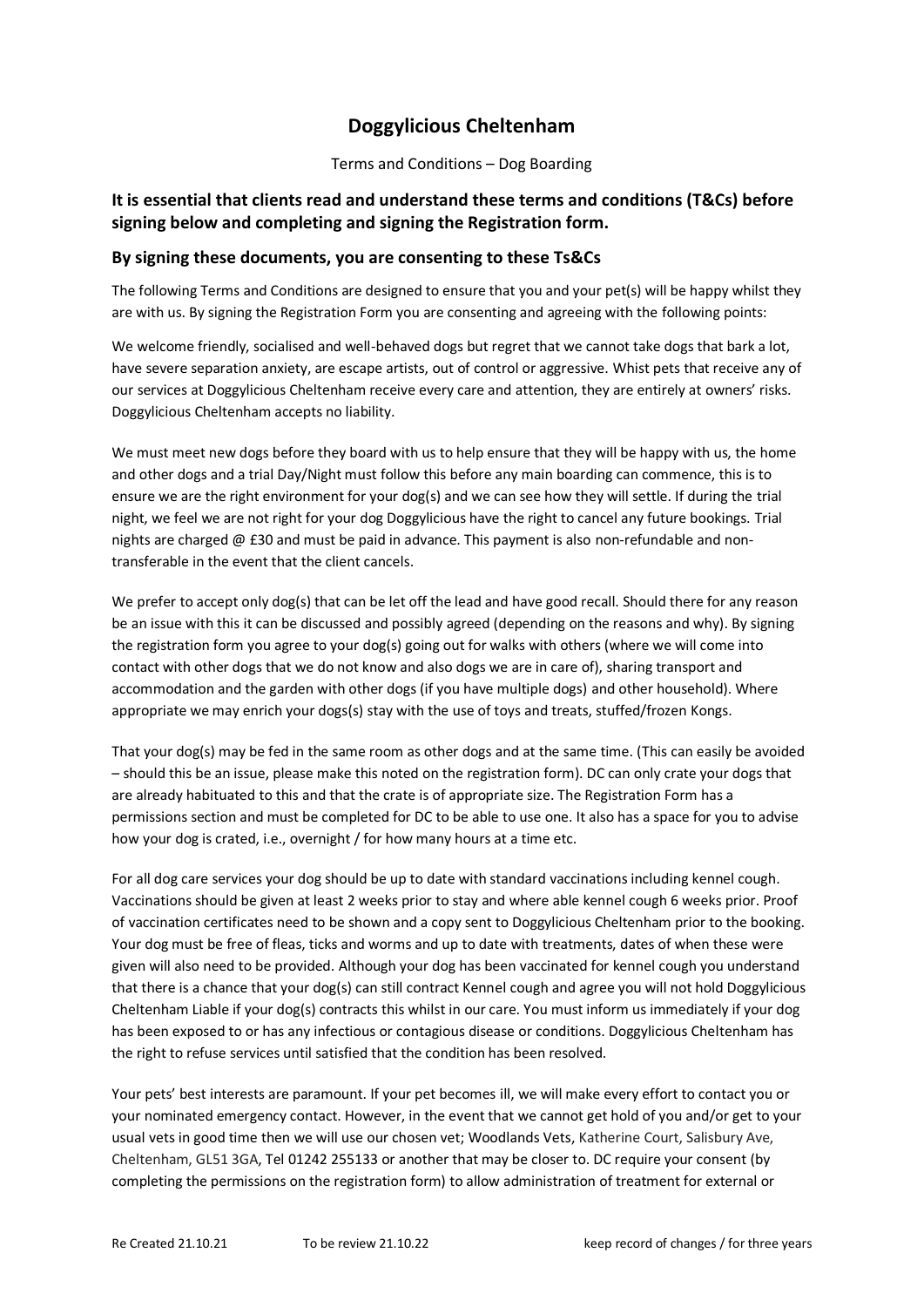internal parasites under the guidance of a veterinarian, should this be necessary. Also consent to take to a veterinary for preventative treatment and any other treatment given will be at the discretion of the vet, and payment will be your responsibility.

All dogs are accepted at their owners' risk. While every possible care and attention is given to each dog, we cannot be held responsible for any injury, illness, loss or damage, howsoever arising. In the event of accident, illness or disease, we will ring you and your emergency contact in the first instance, If you cannot be contacted within a reasonable time or have chosen not to be contacted we reserve the right to seek appropriate and swift veterinary attention and proceed with treatment regardless of costs, which you agree to cover. Any veterinary bills are payable by you or your emergency contact

This is a distressing subject and thankfully something Doggylicious Cheltenham have not ever had to deal with, however it needs to be addressed. In the unlikely event that your dog sadly passes away while in our care, we will notify you as soon as possible and will then take your pet to your usual vet (or Doggylicious Cheltenham vet if yours is out of area) You can then liaise with the vets as to what arrangements you wish to make. We will also report it to the local Council. We strongly recommend you have a post-mortem to identify the cause of death as it helps everyone involved to have answers at this really difficult time but of course, this is your choice.

Please declare any ongoing or recurring medical problem that your pet may have. Doggylicious Cheltenham will not be responsible if any re-occurring or historical injuries flare up during your dog's stay.

Doggylicious Cheltenham cannot accept bitches in season (or about to come into season) for boarding. Please advise us **IMMEDIATELY** if your female dog is in season or due to come into season. Due to the nature of home boarding and the lack of confinement and although every effort would be made to prevent pregnancy, should a bitch be inadvertently covered, Doggylicious Cheltenham will not take responsibility or be held responsible should your dog become pregnant. Therefore, we also ask you to provide the date of your dog's last season. You agree that if your dog comes into season during the dogs stay the emergency contact is to be contacted to collect the dog and that no refund will be made for the remainder of the dogs booking.

In most cases, Doggylicious Cheltenham do not board any males' that have not been neutered. While an unneutered dog may be completely docile and non-aggressive by itself, they cannot control the effect their scent has on other dogs in our home. Any full males may only be accepted if a trial session has taken place and is successful, this is also down to the discretion of Doggylicious Cheltenham and we reserve the right to decline or terminate a booking at any time for whatever reason.

Should your dog (s) show any aggressive tendencies towards people or other dogs during their stay, or if they become uncontrollable, we will contact you or you nominated emergency contact – therefore it is extremely important that your emergency contact is in a position to help, if necessary. We trust you to give us a true representation of your dog's temperament and an appropriate emergency contact. (This may be a friend, family member or another pet care service that is familiar with your dog(s).

We ask that you provide enough food to cover the duration of your dog(s) stay. Please bring your dog(s) bed, bowl (clean and sterilised before arrival), collar, lead (non-extendable unless pre agreed), food and any medication (with veterinary advice) and a toy that your dog(s) may find of comfort (should they have one). Airtight containers must be provided for the storage of dry food. If your dog is Raw fed, then please also supply us with airtight containers to store this in our fridge.

It is important that you provide an Emergency Contact in the unlikely event that the owner becomes incapacited or that any contagious illness occurs amongst the house with any of the dogs that are boarding. If in the event that DC has an emergency, you are consenting to your details being shared with DC support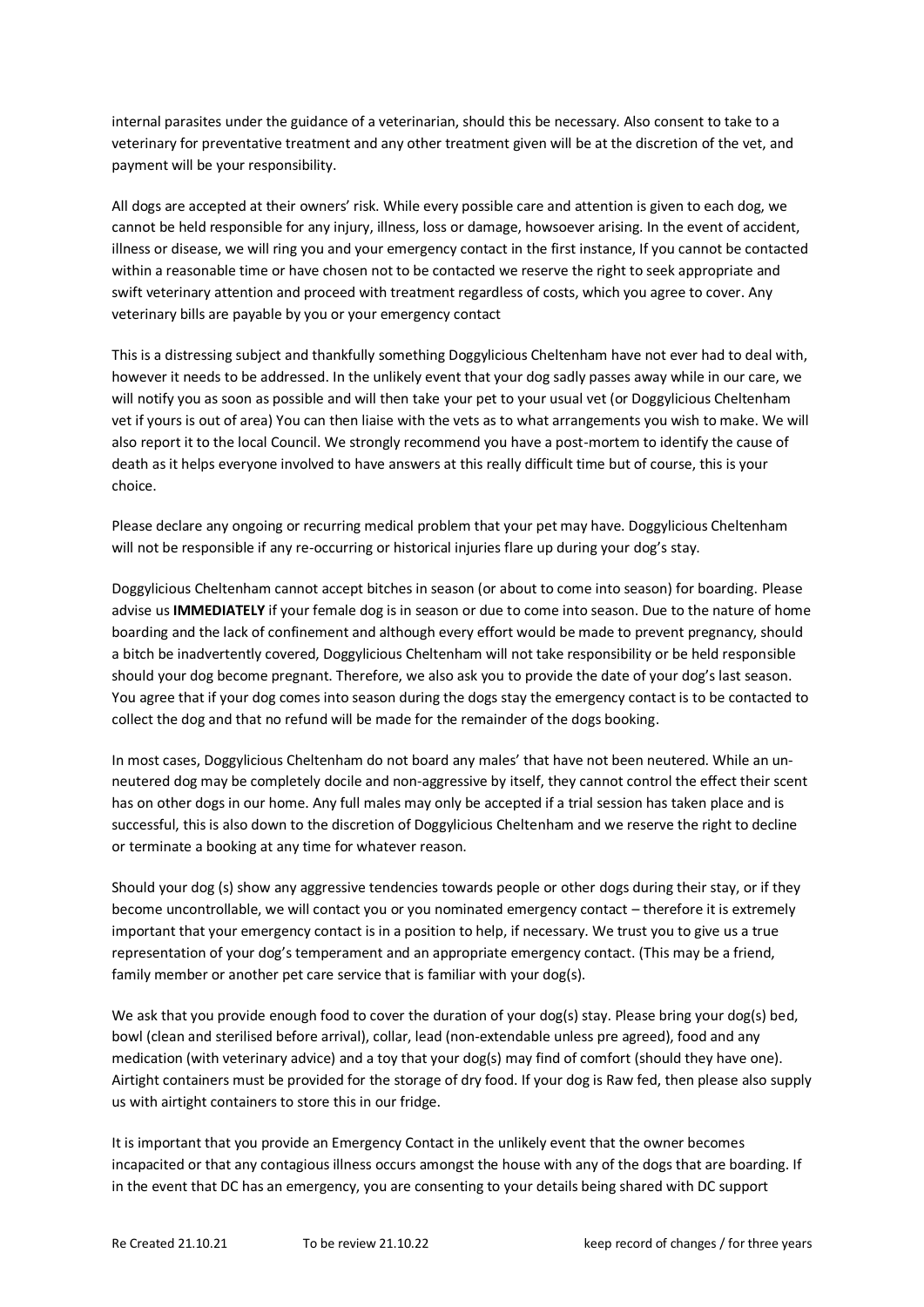members. You agree to be responsible for any charges, including but not limited to, vet fees and any additional food required. These charges must be paid on the completion date of your dog(s) stay if not sooner. All vet bills you are responsible for.

For boarding A 25% - 50% non-returnable and non-transferable Booking Fee of the total fees are payable on booking to secure your dog(s) placement. No dates are secured until this has been received. The final amount is due 2 weeks before your dog(s) stay commences or if agreed when dropping your dog off and boarding commences. Invoices will be supplied when the deposit has been made and a reminder sent for final payment. Cancellation fees – cancellation of confirmed bookings 2 weeks before boarding commences will be subject to a 50% cancellation charge of the remaining balance. Within 1 -2 weeks of boarding a 75% charge will apply of the remaining balance. If cancelled less than a week before or on the day 100 % of the full remaining fee will be charged. We do ask for as much notice as possible as we only take a small number of dogs for boarding, we accept cash or bank details can be provided for bank transfer, unfortunately we do not accept cheques. All bookings are charged at a day rate, if you collect your dog after 9am (Monday – Friday) or 9 / 10am (Saturday/Sunday) on the collection day a full day charge will be added. Sunday collections after 10am are charged at an extra 20% including arrivals on Sunday's. All bookings made for bank holiday are charged at an extra 50%. Please note that the amount of time you have booked with us is the amount of time you will be charged for. Should you not require our service for the full-term booking, i.e., you come home early etc no refunds will be given as this space has been filled and not been available. \*Booking fees will only qualify for transfer if your holiday is cancelled due to Government guidelines or restrictions that changed after your holiday has been booked, Proof will be required. If, however your holiday is booked at the time of the destination being in the red category, you are taking the risk that the holiday may not go ahead and therefore forfeit any transfer. The transferred Booking fee deposit has to be used within 12 months from the changed date and for a like for like stay.

If for any reason your return is delayed, please let us know as soon as possible. It may be that your emergency contact may need to step in, and provide care and accommodation for your dog, should the delay be more than a few hours. Equally where there is availability, we are of course flexible and as accommodating as possible.

Your pet may be photographed and filmed during their stay and walks with us. These images etc may be used on our social media or website or advertising etc unless you specifically request us not to do so on the permissions section of the registration form.

Where the dogs can co-mingle in groups, you accept that during normal dog play your dog(S) may sustain injuries. All dog play is carefully monitored to avoid injury, but scratches, punctures, torn ligaments or other such injuries may occur despite the best supervision. You (the client) agree that you will not hold Doggylicious Cheltenham Liable for any injury sustained whilst in our care.

When you drop off/collect your dog, please do not bring young children. We may have other dogs trying to settle in and children are not always aware how to behave around dogs they do not know.

All dogs must be fully toilet trained. We accept that a dog may have the odd accident due to stress in a new environment, but we cannot board dogs that routinely mess in the house or scent mark in the home

Please provide a correctly fitted collar and tag for your dog(s) Doggylicious Cheltenham will fit a tag with their contact details on for the duration of the board. All dogs must be microchipped. Dogs will be kept on a lead unless you have agreed to the permission to let them off the lead

whilst accidents happen sometimes, the purposeful destruction of Doggylicious Cheltenham personal property and belongings will result in you reimbursing Doggylicious Cheltenham for those items. This includes damage